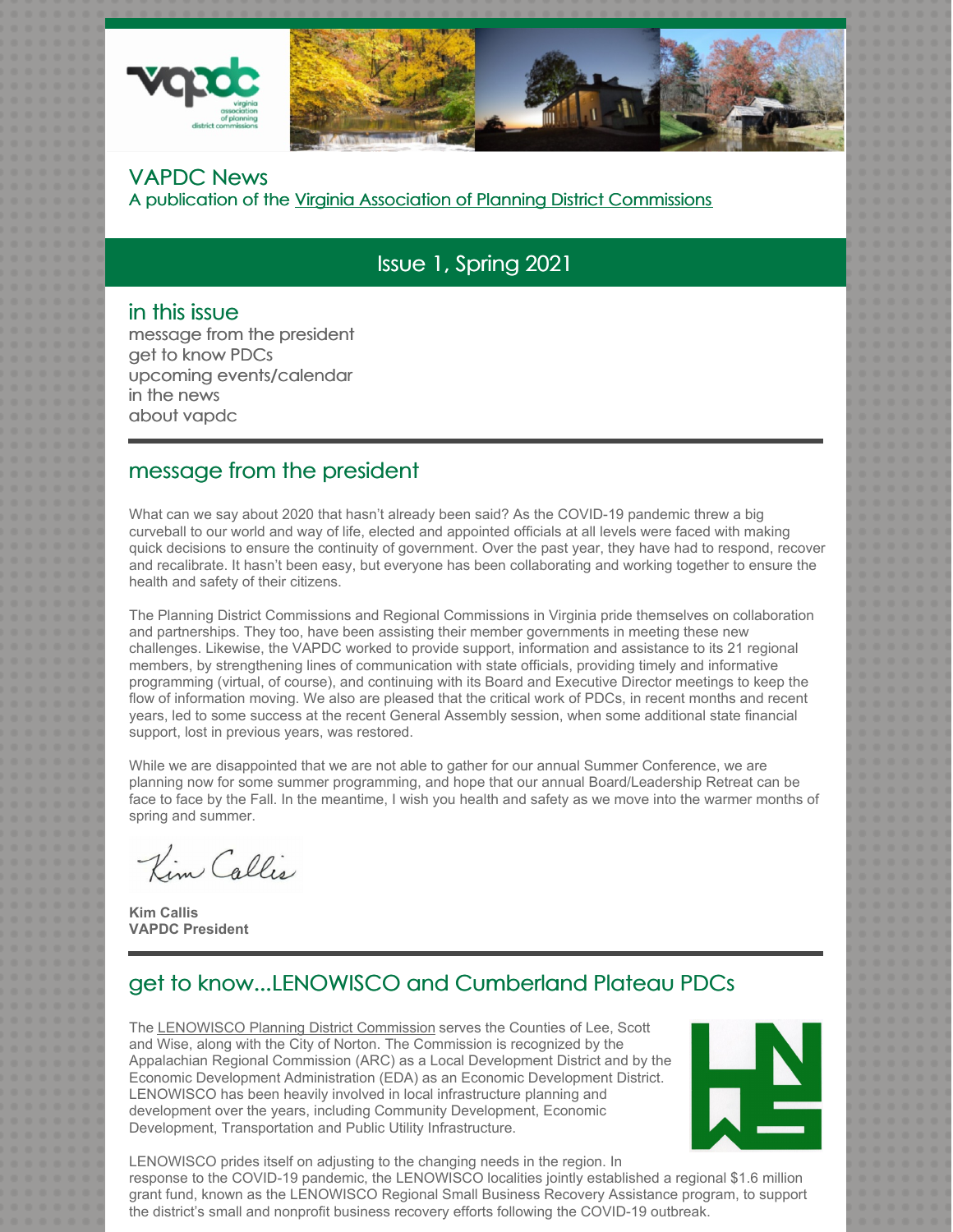The LENOWISCO region is composed of about 1,388 square miles and is home to 87,591 people (Weldon Cooper Center estimate, July 1, 2020). The Chair of the LENOWISCO Board of Directors is Richard Leonard (Lee County) and the Executive Director is Duane Miller.



The Cumberland Plateau Planning District Commission (CPPDC) is composed of the Counties of Buchanan, Dickenson, Russell and Tazewell, as well as the Towns of Bluefield, Richlands and Tazewell. The CPPDC prides itself on the numerous county, town and citizen leaders who have served the Planning District over its long history. The spirit of cooperation has served the localities well for more

than 50 years, as more than \$600 million in federal, state and regional grant and low-interest loan funds have been obtained for much needed water, sewer, telecommunications, industrial site and other infrastructure projects in the four counties.

The CPPDC has long been intricately involved in expanding broadband infrastructure throughout its region. Currently, it is facilitating the installation of 1,312 miles of fiber in its member counties through a partnership with Point Broadband. The project will provide access to more than 8,000 units, including 82 businesses.

The CPPDC region is composed of 1,826 square miles and has a population of 104,100 (Weldon Cooper Center estimate, July 1, 2020). The Chair of the CPPDC Board of Directors is Charlie Stacy (Tazewell County) and the Executive Director is Jim Baldwin.

### upcoming events/calendar

- April 28, 2021—Board of Directors meeting
- May 3, 2021—Nominating Committee meeting
- May 25, 2021—Strategic Planning Committee meeting
- June 4, 2021—Executive Directors Committee meeting
- TBA—Summer Series (begins in early June)
- TBA—Annual VAPDC Business meeting (late July)



#### in the news

Representatives from the Department of Environmental Quality (DEQ), the Hampton Roads Planning District Commission, and the Thomas Jefferson Soil and Water Conservation District, along with the VAPDC Executive Director, gave a (virtual) panel presentation at the Environment Virginia Symposium last month. About 70 people attended the "Zoom" session. The presentation about the partnership that 15 PDCs have with DEQ on the Chesapeake Bay Watershed Implementation Plan (WIP) technical assistance program went well!

The Joint Legislative Audit and Review Commission (JLARC), which conducts program evaluation and policy analysis for the General Assembly, met (virtually) recently with several PDC Executive Directors about the role of PDCs in addressing housing needs. A late 2020 JLARC resolution directed its staff to review the State's housing needs and the role of state and local governments in addressing them. The resolution calls for a review of multiple aspects of housing needs, including factors that limit the supply of housing; the effectiveness of state and local programs to address housing needs; and the adequacy of coordination among state and local agencies that have a role in housing policies and services.

### about vapdc

**The Virginia Association of Planning District Commissions (VAPDC)**is an organization comprised of the 21 Planning District Commissions/Regional Councils in Virginia. The PDCs joined together to create the VAPDC to share best practices and further regionalism across the State. VAPDC works to bring diverse resources together at the regional level in partnership with local, state, and federal entities to strengthen regions and the Commonwealth.



The purpose of the Association is to promote coordination and cooperation among the Commonwealth's Planning District Commissions/Regional Councils to heighten their effectiveness and efficiency; provide mutual assistance and the exchange of ideas; and otherwise promote understanding for how PDCs/RCs can help save their regions and the Commonwealth time and money.